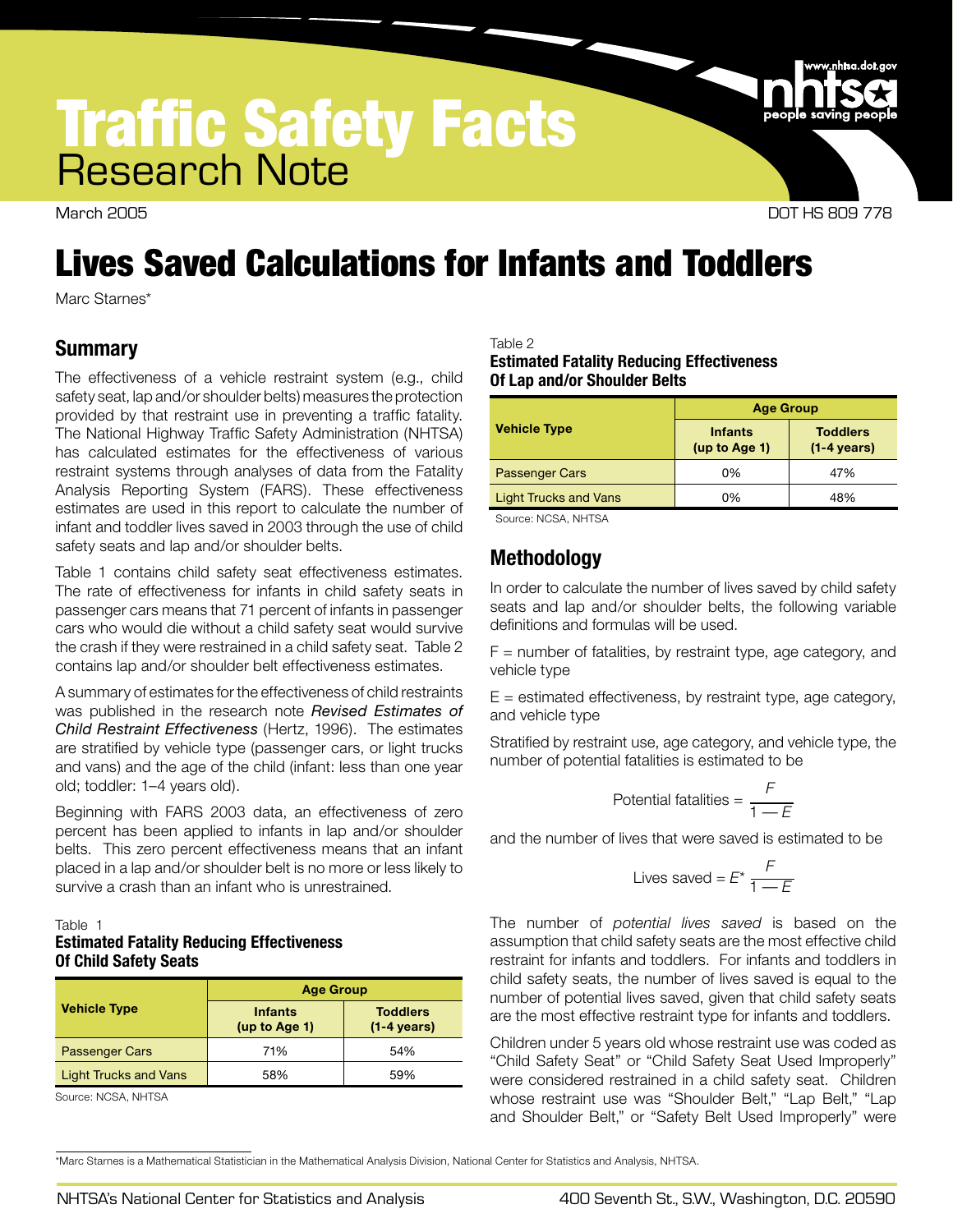grouped into the "Lap and/or Shoulder Belt" restraint use category. Those children with a restraint use variable coded as "None Used/Not Applicable" were considered unrestrained. Children whose restraint use was coded as "Unknown" were prorated between the restrained and unrestrained categories.

Children whose restraint use was coded as "Restraint Used, Type Unknown" were pro-rated between the two restraint categories, child safety seat and lap and/or shoulder belt. The prorated fatality counts in the table below have been rounded off to the nearest integer.

In addition to restraint use, age category, and vehicle type, other variables were examined yet were not included inthe effectiveness estimates listed below due to a lack of heterogeneity among their differing categories.

## **Changes**

The increasing popularity of light trucks and vans (LTV) led Hertz (1996) to calculate separate child safety seat and lap and/or shoulder belt effectiveness numbers for passenger cars and LTVs. Hertz's effectiveness numbers were first implemented with 2002 FARS data to calculate the number of lives saved among infants and toddlers. These updated effectiveness numbers were calculated using the same paired comparison methodology reported in *Lives Saved by Child Restraints from 1982 through 1987* (Partyka, 1988).

Partyka, using FARS data from 1982 through 1987, estimated child safety seats to be 69 percent effective against fatalities for infants and 47 percent effective for toddlers; adult seat belts were estimated to be 36 percent effective for children up through 4 years old. Given the 1980s' proliferation of passengers cars, Partyka's estimates were created to apply only to passenger cars and did not include light trucks and vans.

In addition to incorporating Hertz's updated effectiveness estimates, the infant and toddler lives saved calculations made with 2002 and/or 2003 FARS data include a change in the definition of child safety seats. The restraint use categories "Child Safety Seat" and "Child Safety Seat Used Improperly" are combined, to reflect the methodology that Hertz used to calculate the effectiveness estimates. Before this change, a child whose restraint use was "Child Safety Seat Used Improperly" was considered unrestrained.

In 2002, the National Occupant Protection Use Survey (NOPUS) estimated that 98 percent of infants traveled in child safety seats. In 2003, FARS data showed that zero infants were fatally injured in lap and/or shoulder belts. Given the limited use of lap and/or shoulder belts by infants, NHTSA has determined there to be insufficient data to estimate an effectiveness for lap and/or shoulder belts for children under one year old. Therefore, the effectiveness for lap and/or shoulder belts was updated in 2003 to be 0 percent for infants. This effectiveness figure states that infants are neither more safe nor less safe travelling in lap and/or shoulder belts, compared to travelling unrestrained.

## **Results**

Lives saved estimates using the new methodology are illustrated in Table 3 using 2003 FARS fatality counts. Table 4, also using 2003 FARS fatality counts, is an example of the lives saved methodology which was used prior to the changes implemented in 2002 and 2003.

Separate lives saved calculations are shown for each combination of vehicle type, child's age, and restraint use type.

Table 3 shows that infants and toddlers in child safety seats in passenger cars accounted for an estimated 309 lives saved in 2003. In light trucks and vans, an estimated 89 infants and toddlers had their lives saved due to being restrained in child safety seats. In 2003, lap and/or shoulder belts saved an estimated 45 lives among toddlers in passenger cars or light trucks and vans. Overall, an estimated 443 infant and toddler lives were saved in 2003, an increase of 67 over the 376 lives saved during the year of 2002.

 The change in lives saved methodology for infants and toddlers is displayed by comparing Table 3 (New Methodology) and Table 4 (Previous Methodology). Table 3 is produced using the current effectiveness numbers, while Table 4 is produced with the effectiveness numbers that were used prior to 2002. These two tables both provide estimates of lives saved in 2003.

For all four combinations of vehicle type and age group, the new fatality counts for children in child safety seats climbed an amount equal to the corresponding decline in fatalities among unrestrained children. This transfer of fatalities from one restraint use category to another was due to the shift of the "child safety seat used improperly" restraint category from "unrestrained" to "child safety seat."

This shift, when combined with the new effectiveness estimates, led to a large increase in the lives saved estimates involving the use of child safety seats. For example, among toddlers in passenger cars, the number of child safety seat fatalities in 2003 would have been 105 using the old methodology, yet rose to 126 with the new methodology. The corresponding lives saved estimation for this category would have been 94 with the old methodology, and was 147 with the new methodology.

Lap/shoulder belt effectiveness estimates among toddlers rose 11 percentage points for passenger cars (from 36 percent to 47 percent) and 12 percentage points for LTVs (from 36 percent to 48 percent). This rise in effectiveness caused the estimated number of toddler lives saved by a lap and/or shoulder belt to increase from 20 to 31 among passenger cars, and from 9 to 14 among LTVs. For infants, lap and/or shoulder belt effectiveness dropped from 36 percent to zero percent. This drop in effectiveness did not change the number of lives saved for 2003, as no infants in lap and/or shoulder belts were fatally injured in 2003.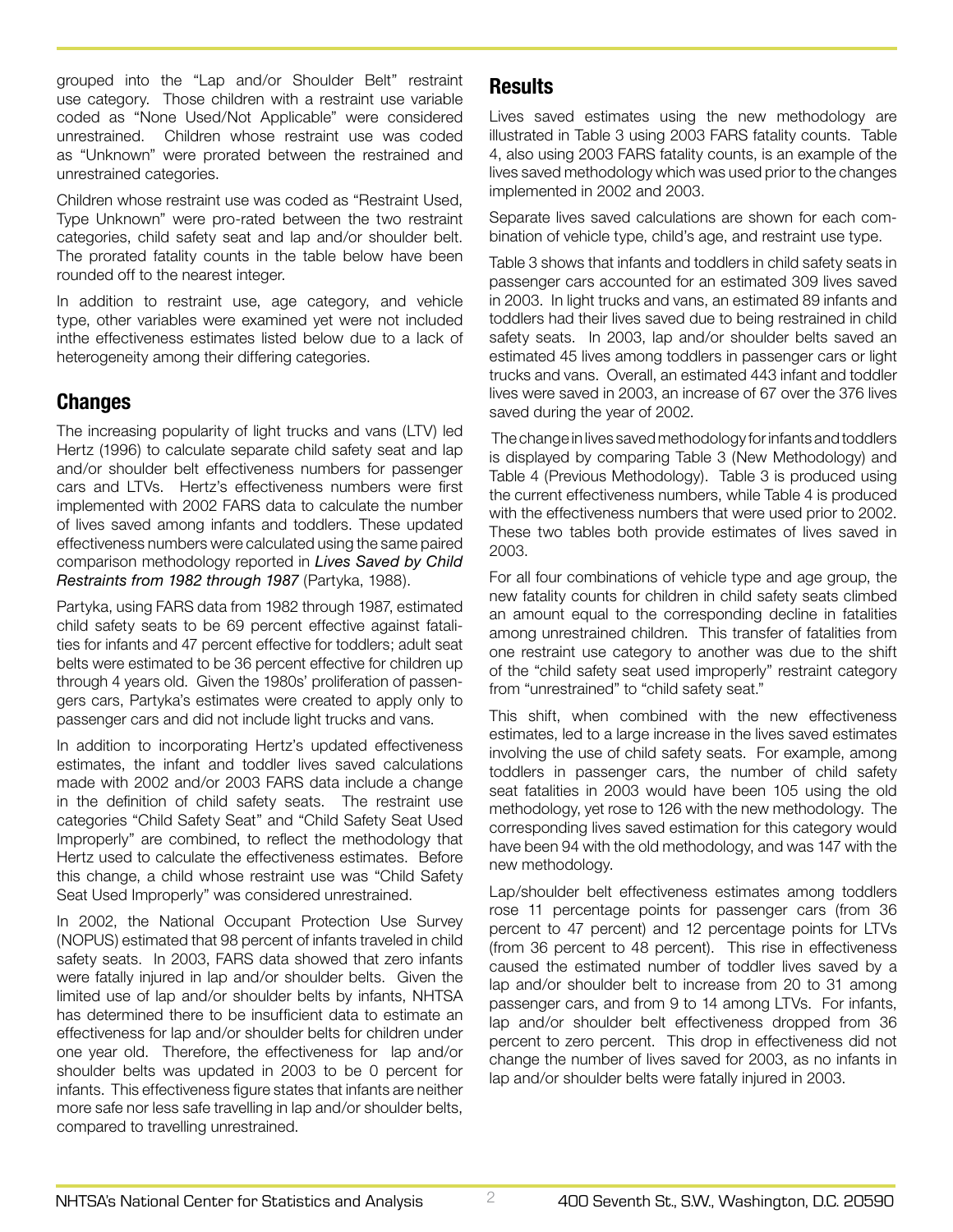#### Table 3

## **New Methodology: Estimated Lives Saved Among Infants and Toddlers Through Child Safety Seat (CSS) or Lap and/or Shoulder Belt (L/S) Usage, FARS 2003**

| <b>Vehicle Type</b>          | <b>Child's Age</b> | <b>Restraint Type</b> | <b>Effectiveness</b> | <b>Fatalities</b> | <b>Potential</b><br><b>Fatalities</b> | <b>Lives</b><br><b>Saved</b> | <b>Potential</b><br><b>Lives Saved</b> |
|------------------------------|--------------------|-----------------------|----------------------|-------------------|---------------------------------------|------------------------------|----------------------------------------|
| Passenger Cars               | Infant             | <b>CSS</b>            | 71 %                 | 66                | 228                                   | 162                          | 162                                    |
| Passenger Cars               | Infant             | L/S                   | $0\%$                | 0                 | 0                                     | 0                            | 0                                      |
| Passenger Cars               | Infant             | None                  | $0\%$                | 19                | 19                                    | 0                            | 13                                     |
| Passenger Cars               | Toddler            | <b>CSS</b>            | 54 %                 | 126               | 273                                   | 147                          | 147                                    |
| Passenger Cars               | Toddler            | L/S                   | 47 %                 | 35                | 65                                    | 31                           | 35                                     |
| Passenger Cars               | Toddler            | None                  | $0\%$                | 73                | 73                                    | 0                            | 39                                     |
| Light Trucks and Vans        | Infant             | <b>CSS</b>            | 58 %                 | 21                | 49                                    | 28                           | 28                                     |
| Light Trucks and Vans        | Infant             | L/S                   | $0\%$                | 0                 | 0                                     | 0                            | 0                                      |
| Light Trucks and Vans        | Infant             | None                  | $0\%$                | 12                | 12                                    | 0                            | 7                                      |
| Light Trucks and Vans        | Toddler            | <b>CSS</b>            | 59 %                 | 42                | 103                                   | 61                           | 61                                     |
| Light Trucks and Vans        | Toddler            | L/S                   | 48 %                 | 15                | 29                                    | 14                           | 17                                     |
| <b>Light Trucks and Vans</b> | Toddler            | None                  | $0\%$                | 63                | 63                                    | 0                            | 37                                     |

Note: *Potential Fatalities* may not equal sum of *Fatalities and Lives Saved* due to independent rounding. Fatalities where restraint use was unknown have been prorated between the restraint use categories and included in this table.

#### Table 4

## **Previous Methodology: Estimated Lives Saved Among Infants and Toddlers Through Child Safety Seat (CSS) or Lap and/or Shoulder Belt (L/S) Usage, FARS 2003**

| <b>Vehicle Type</b>   | <b>Child's Age</b> | <b>Restraint Type</b> | <b>Effectiveness</b> | <b>Fatalities</b> | <b>Potential</b><br><b>Fatalities</b> | <b>Lives Saved</b> | <b>Potential</b><br><b>Lives Saved</b> |
|-----------------------|--------------------|-----------------------|----------------------|-------------------|---------------------------------------|--------------------|----------------------------------------|
| Passenger Cars        | Infant             | <b>CSS</b>            | 69 %                 | 51                | 166                                   | 114                | 114                                    |
| Passenger Cars        | Infant             | L/S                   | 36 %                 | 0                 | 0                                     | 0                  | 0                                      |
| Passenger Cars        | Infant             | None                  | $0\%$                | 34                | 34                                    | $\mathbf{0}$       | 23                                     |
| Passenger Cars        | <b>Toddler</b>     | <b>CSS</b>            | 47 %                 | 105               | 199                                   | 94                 | 94                                     |
| Passenger Cars        | <b>Toddler</b>     | L/S                   | 36 %                 | 35                | 54                                    | 20                 | 26                                     |
| Passenger Cars        | <b>Toddler</b>     | None                  | 0 %                  | 93                | 93                                    | 0                  | 44                                     |
| Light Trucks and Vans | Infant             | <b>CSS</b>            | 69 %                 | 11                | 37                                    | 25                 | 25                                     |
| Light Trucks and Vans | Infant             | L/S                   | 36 %                 | 0                 | 0                                     | 0                  | 0                                      |
| Light Trucks and Vans | Infant             | None                  | $0\%$                | 22                | 22                                    | $\Omega$           | 15                                     |
| Light Trucks and Vans | <b>Toddler</b>     | <b>CSS</b>            | 47 %                 | 32                | 59                                    | 28                 | 28                                     |
| Light Trucks and Vans | <b>Toddler</b>     | L/S                   | 36 %                 | 15                | 24                                    | 9                  | 11                                     |
| Light Trucks and Vans | Toddler            | None                  | $0\%$                | 73                | 73                                    | 0                  | 34                                     |

Note: *Potential Fatalities* may not equal sum of *Fatalities* and *Lives Saved* due to independent rounding. Fatalities where restraint use was unknown have been prorated between the restraint use categories and included in this table.

For both the old methodology and the new methodology, the estimated lives saved counts for unrestrained children remained at zero for each combination of vehicle type and age group.

The increase in lives saved by child safety seats and lap and/ or shoulder belts caused the overall number of estimated lives saved for infants and toddlers in 2003 to increase substantially to 443 lives saved. Using the old methodology (Table 4), the number of estimated lives saved in 2003 would have been limited to 289.